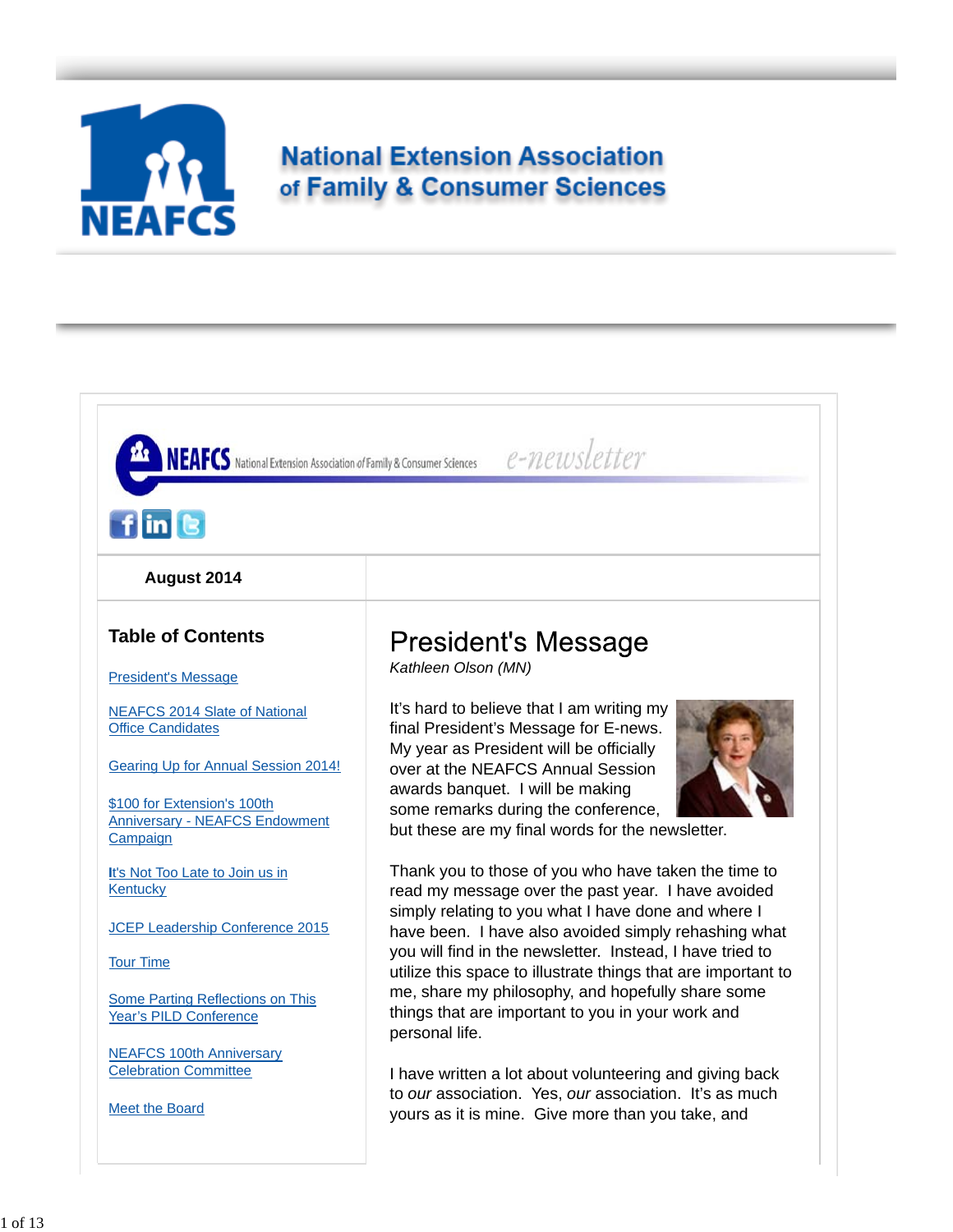consider how you might get involved in *our* association.

This year has been an important one for me, however credit for the real work behind the scenes goes to many others. I am most appreciative of our Board members for their support and hard work, and also our National Office staff. Unless you attend Annual Session, are in a leadership position or on the Board, you are probably not aware of the enormous time and energy it takes to run this organization. We are mostly volunteers who love NEAFCS, are passionate about our profession, and we do what we do for that reason only.

Finally, thanks to all of you who have taken the time to talk, write, or email me with your comments. I have really enjoyed communicating with each of you and getting to know our members. It has been such an honor serving you and NEAFCS this past year. It is a once-in-a-lifetime experience and one that I will always look back on with affection.

My theme this year has been, "NEAFCS IS Magic". Being an effective leader is a lot like being a magician – one needs to connect to people, influence them to a common goal and believe that anything is possible.

Kathleen Olson

KattleerA.Olson

*P.S. Look for the magic wand embedded in an article in this newsletter. The first 3 members to email me at kaolson@umn.edu with the exact location of the wand will qualify for a chance to be placed in a drawing to qualify for a free Annual Session registration, drawn in August; this contest runs October through August to increase newsletter readership. HINT: The graphic below does not count.*



**NEAFCS 2014 Slate of National Office Candidates**

# **Important Dates**

Members-only Webinar • Aug 21 Website Update

Members-only Webinar • Sept 3 First Timer's Webinar

NEAFCS Annual Session • Sept 15-18 Hyatt Regency, Lexington, KY

Members-only Webinar • Oct 15 Webinar on Webinars

**View All Events...**

**National Extension Association of Family & Consumer Science** 20423 State Road 7 Suite F6-491 Boca Raton, FL 33498 (561) 477-8100 jody@neafcs.org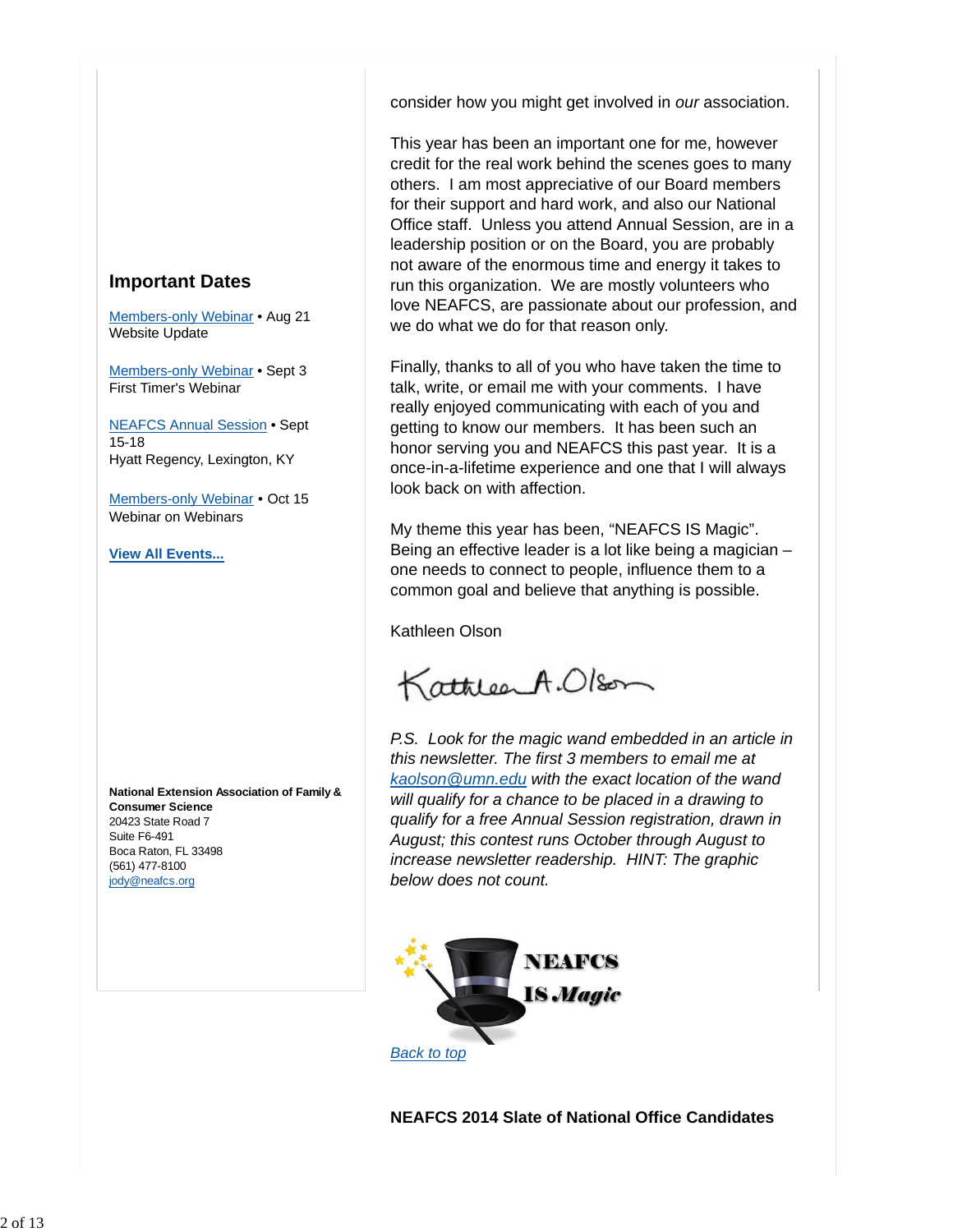*Carol Chandler (OH), Past President & National Nominating Committee Chair*



The NEAFCS National Nominating Committee is pleased to present the following slate of officers for your consideration. The committee worked hard to contact these candidates and provide the encouragement and

information needed to secure their applications. We believe you will find them all highly qualified.

The NEAFCS National Board has approved this slate of candidates. Eastern and Western Directors will be elected by National Voting Delegates in their respective Business Meetings on Wednesday, September 17 from 8:00 – 10:00 a.m. The remaining slate will be voted on at the NEAFCS Business Meeting on Thursday, September 18th from 9:00 -11:00 a.m. at the Convention Center.

If you are a voting delegate for your affiliate, it is your responsibility to read through these position statements. Encourage others in your affiliate to do the same, and decide as an affiliate which candidate you support for office. Candidate applications will be available for review at the Candidate Display at Annual Session. The position statements can be found by clicking here.

Back to top

**Gearing Up for Annual Session 2014!** *Sonja Koukel, PhD (NM), Vice-President for Professional Development*



By the time this newsletter goes to print, there will be about 30 days left to plan for the 2014 Annual Session in Lexington, KY. It's hard to believe two years of planning and preparation have taken place and we are ready to meet, greet, and explore new ideas with our NEAFCS friends from across the nation.

Hopefully, in your preparations, you have stayed abreast of changes and updates by visiting the NEAFCS website. Our KY Affiliates have worked diligently in promoting events and whetting our appetites for the treats they have in store for us.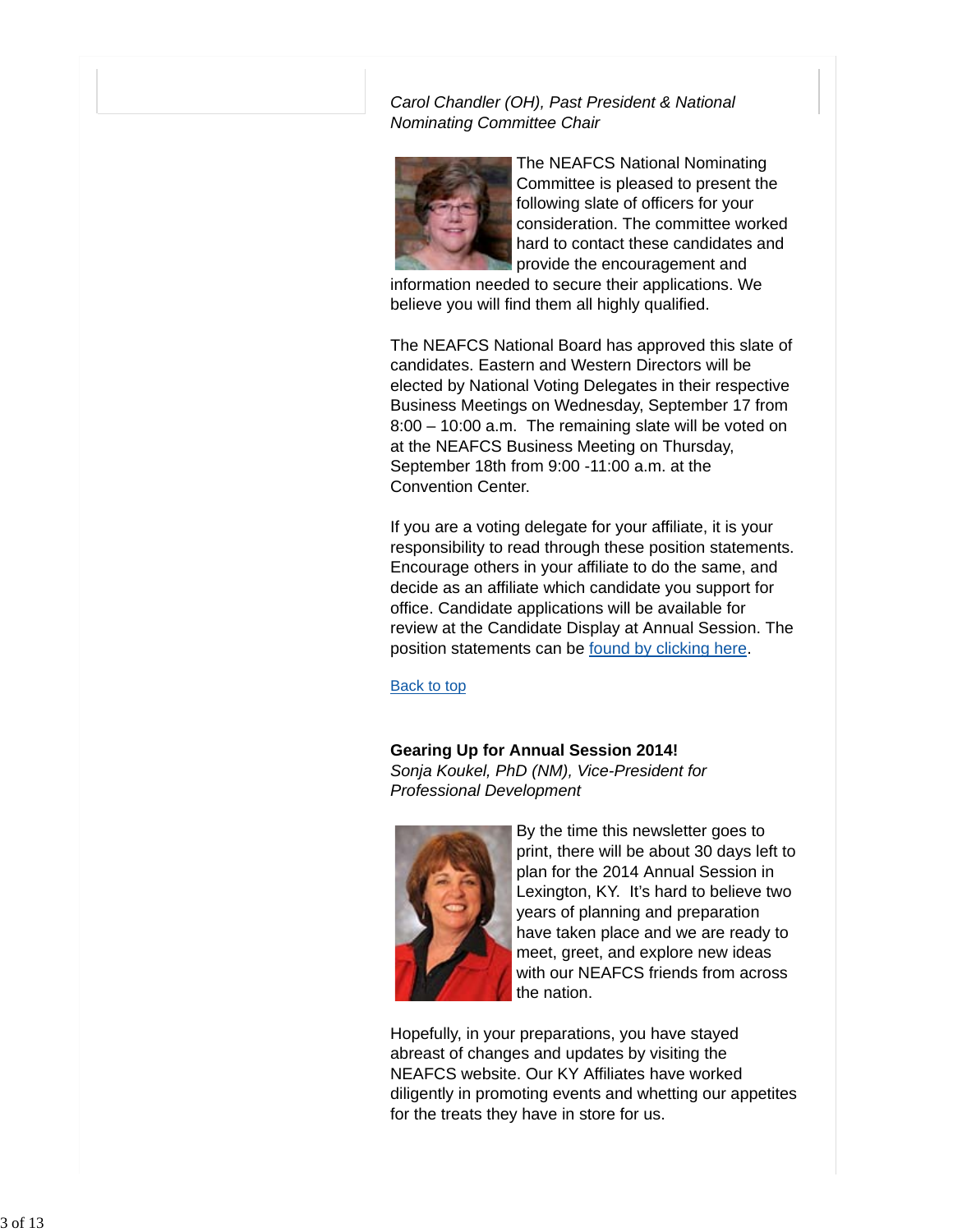If you plan to come in early or stay after the conference, check out the Blue Grass Tours organized for Sunday (9/14), Friday (9/19), and Saturday (9/20). Explore KY and learn more about this beautiful state through a variety of guided tours. Find the link on the NEAFCS website.

Haven't registered for a pre-conference? There's still time to register for the American Cleaning Institute pre-conference session. Nancy Bock and a team of professionals spent the summer months gathering questions from NEAFCS members about product safety, new products, sustainability and more. Answers will be provided during this interactive and engaging session. Plus! Leave the session with a toolkit that contains the list of questions and answers, and a top ten list of cleaning practices that help save water and energy in the home. Visit the NEAFCS registration website to log in and add this exciting session.

Bringing your spouse or partner to KY? There are a number of tours planned by central KY Ag/NR Extension Agents with options for both Tuesday (9/16) and Wednesday (9/17). The golfers among us may enjoy playing a round at either the University Club of KY Wildcat Course or the Kearney Hill Golf Links. Both courses are beautiful and promise a relaxing day spent among rolling hills, creeks and ponds. Visit the NEAFCS website for a link to the Spouse Tours.

Advanced Registration continues until September 1, 2014. After that date, registration will be accepted onsite only. So, don't hesitate – get registered today.

And, if you have completed all your planning, we look forward to seeing you in beautiful Lexington, KY! September 15-18, 2014.

#### Back to top

# **\$100 for Extension's 100th Anniversary - NEAFCS Endowment Campaign**

*Marsha Lockard (ID), NEAFCS Endowment Chair*

2014 marks the 100-year anniversary of the signing of the Smith-Lever Act of 1914, which officially created the national Cooperative Extension System. NEAFCS has launched a special endowment campaign to celebrate this historic occasion. The \$100 for Extension's 100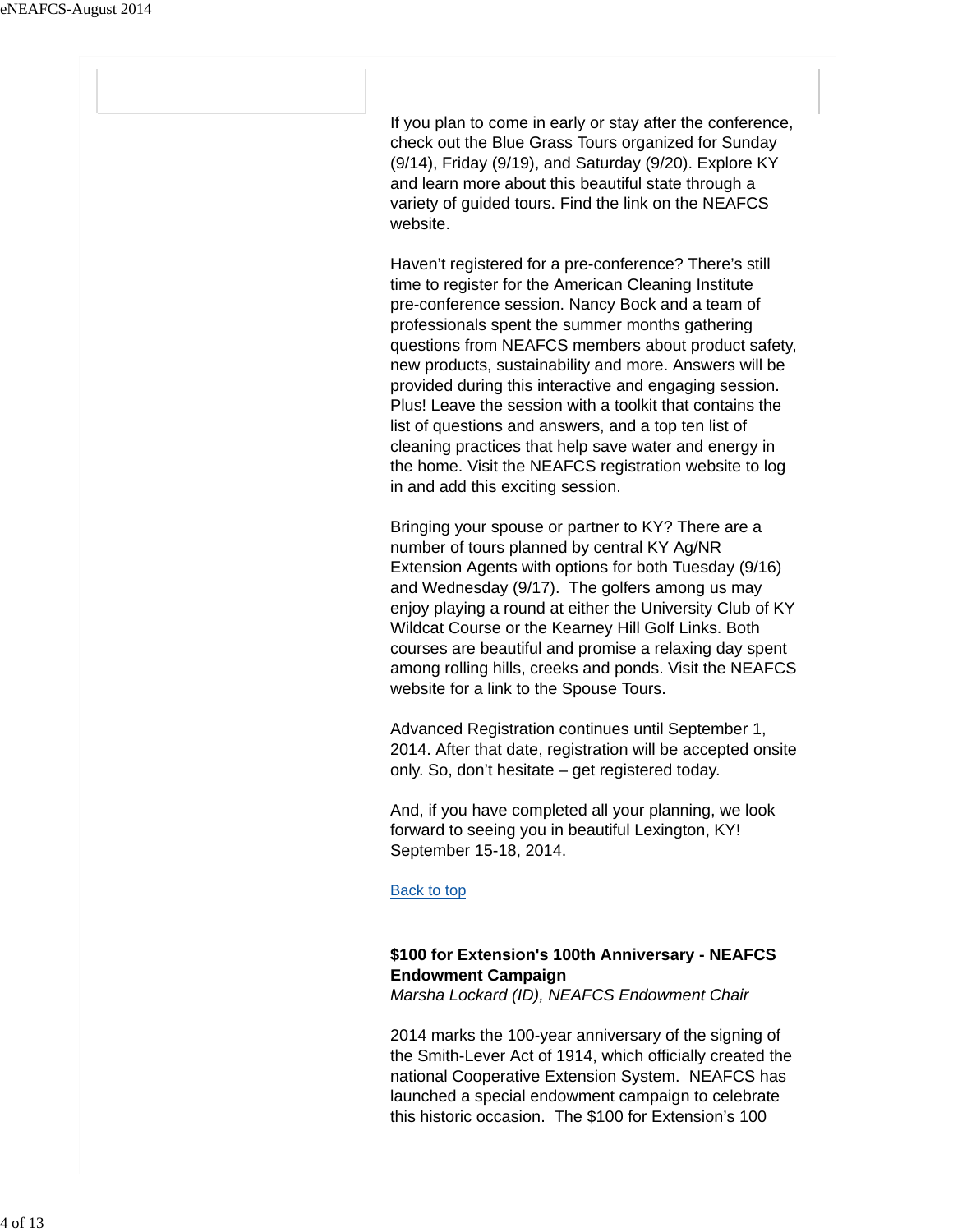Anniversary campaign will end at the close of this year so join the campaign effort and help celebrate our legacy and shape the future of NEAFCS through a donation to our endowment.

To mark this special event the endowment committee will have special ribbons for donors at our booth in the exhibit hall at annual session and during the regional meetings. For members who donate \$100 for the 100th a special commemorative lapel pin will be awarded to them at Annual Session. You can donate online at the NEAFCS Endowment Donor site at https://neafcs.memberclicks.net/endowment or at

Annual Session. All members who donate \$100 during 2014 will receive the commemorative pin even if they are unable to attend Annual Session.

Consider donating in the name of the people who have made a difference in your life: mentors, parents, colleagues, spouses, or 4-H leaders. You can honor them with a donation to the NEAFCS endowment. A special thanks goes to all those who have supported the endowment and donated to the future of NEAFCS. We are currently about halfway to our goal of \$300,000. The interest from the endowment will be used to finance special projects, scholarships and awards, based on how the gifts were designated. To date the endowment contains donations of life insurance, IRA's, stocks and cash.

Join the \$100 for the 100th campaign and help NEAFCS reach its endowment goal.

Back to top

#### **It's Not Too Late to Join us in Kentucky**

*Kathy Byrnes and Sally Mineer, Annual Session Co-liaisons to the Kentucky Affiliate of NEAFCS*

The 121 members of the Kentucky Affiliate of the National Extension Association of Family and Consumer Sciences are excited to be hosting this year's Annual Session. It's hard to believe that after our years of planning that the meeting is only six weeks away!

Those of you who have registered for the meeting –terrific! We are looking forward to welcoming you to the Bluegrass State. You will receive an e-blast before the meeting with last minute details and reminders about the meeting.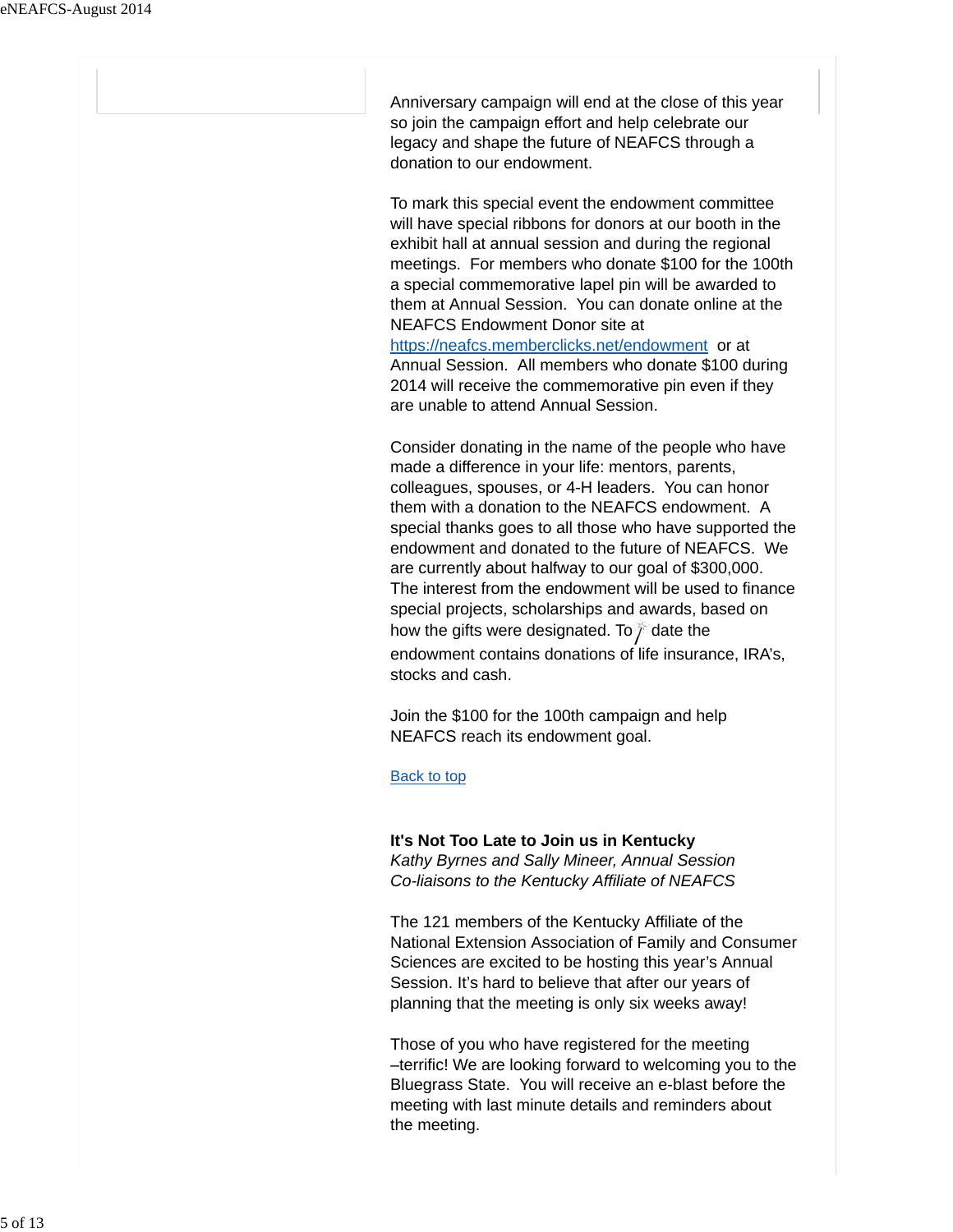If you have not registered yet, take a minute to review these photos. You still have an opportunity to join us! Visit the website at: http://www.neafcs.org/2014-annualsession







**Back to top** 

**JCEP Leadership Conference 2015**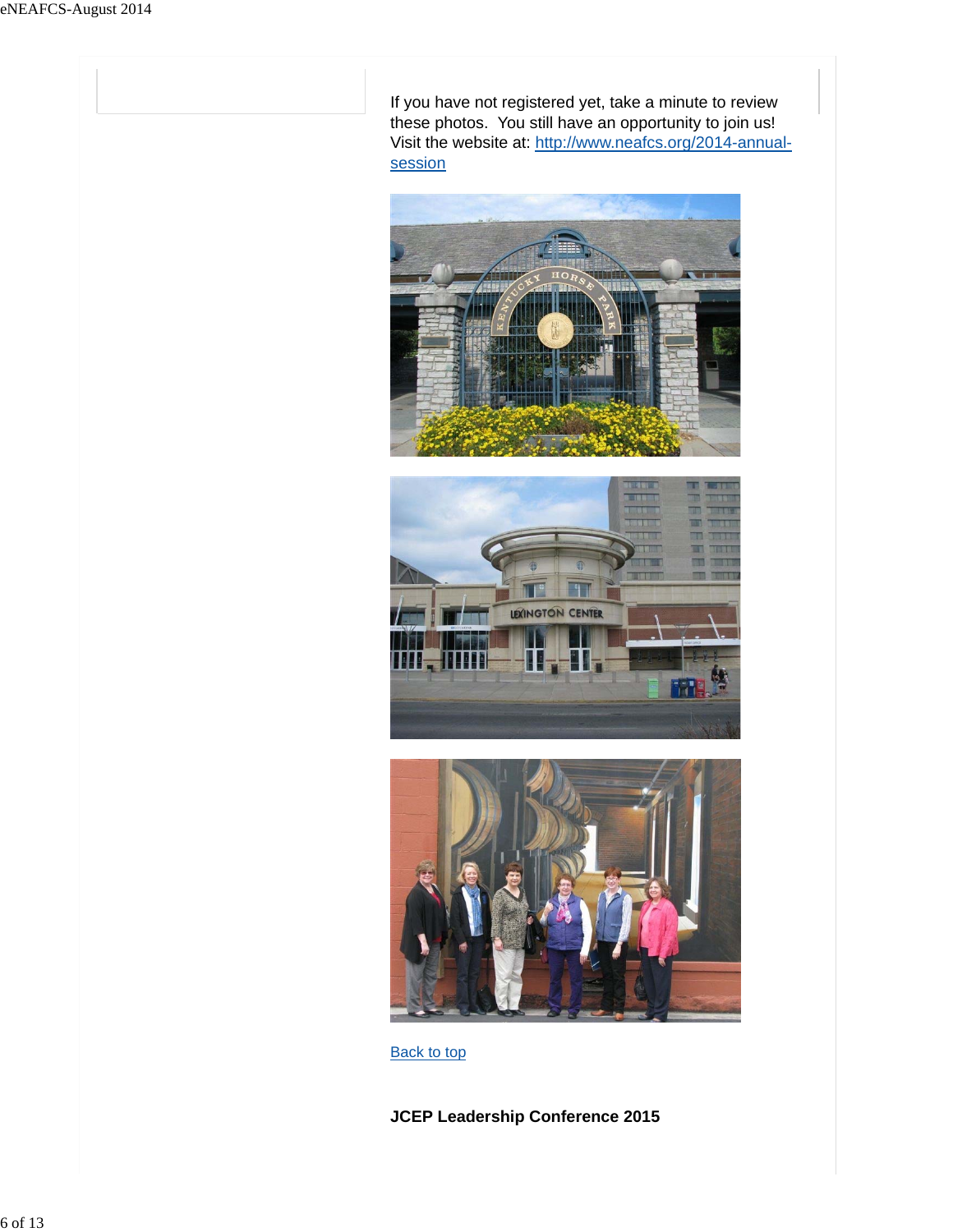*Kathleen Olson (MN), JCEP Leadership Conference Chair*

Make plans now to participate in the JCEP Leadership conference to be held February 11 & 12, 2015 at the Tropicana Hotel, Las Vegas, NV.

Who should attend this conference?

- Professionals seeking a top quality professional development opportunity and leadership development training.
- State and National leaders of any of the six JCEP (Joint Council of Extension Professionals) member associations.
- Professionals who are active at the state level and may be ready for a national committee or board leadership.
- Professionals with a leadership role on the job such as a county director, district or regional director or other administrative position.

Proposals for presentations submissions are being solicited on leadership development topics for the conference. Three submissions will be granted complimentary registration to assist them in participating at the conference. Go to the link for the RFP and the submission form online at.http://jcep.org/images /Leadership%20Conf/2015-JLC-RFP.pdf

In addition to a nationally known keynote speaker, participants will receive updates from the National Institute of Food and Agriculture (NIFA), the Extension Committee on Organization and Policy (ECOP), and the Association of Public and Land-Grant Universities (APLU). Association time and presentations from the 2014 JCEP team award winners, as well as peer reviewed concurrent sessions related to leadership will be provided. Note that the format for the conference has been changed to include 2 full days rather than spread throughout 3 days. Go to www.jcep.org for more information.

## Back to top

## **Tour Time**

*Kathy Byrnes and Sally Mineer, Annual Session Co-liaisons to the Kentucky Affiliate of NEAFCS*

Members - It's not too late to sign up for a tour as a part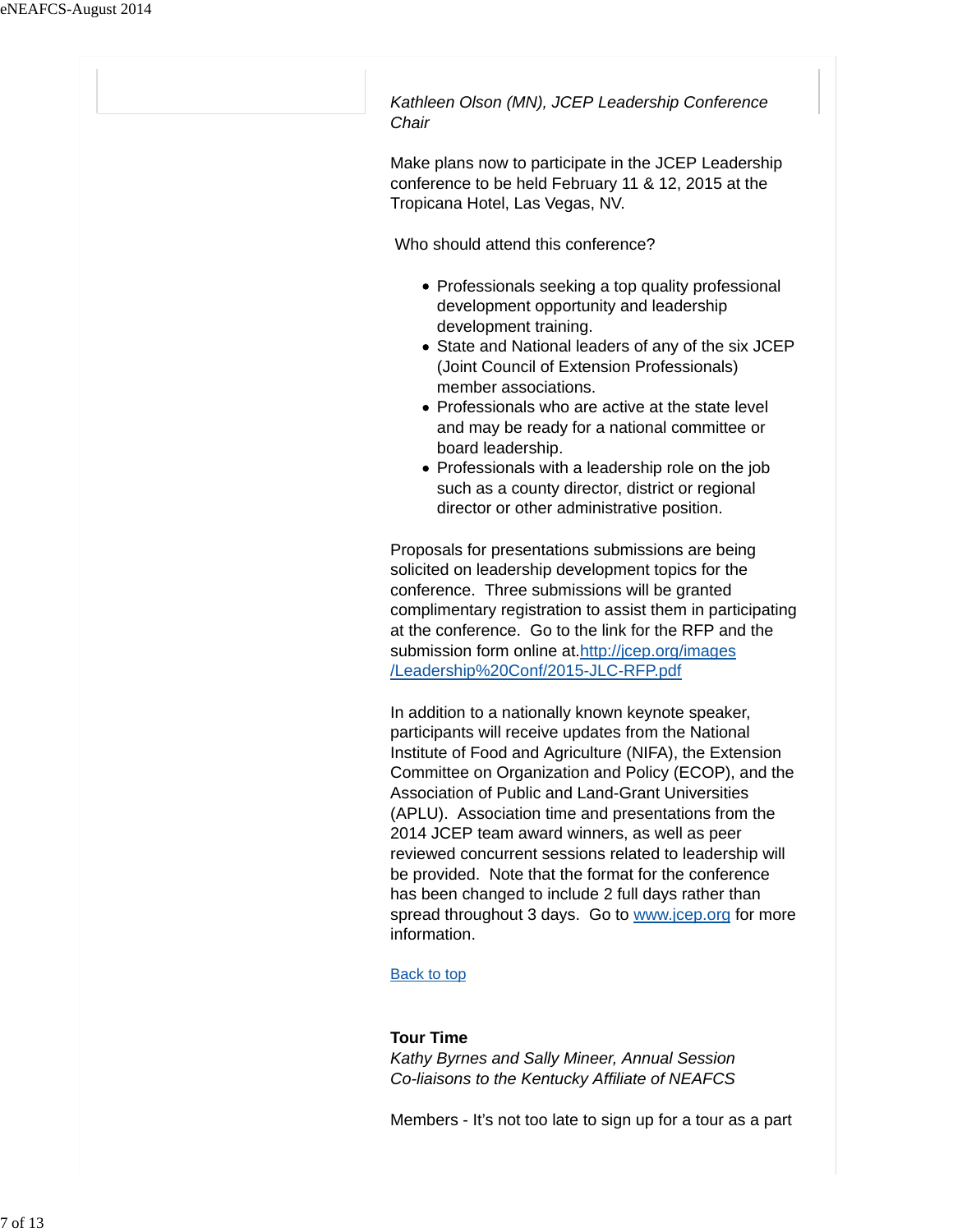of this year's NEAFCS Annual Session experience.

Pre tours will be offered *Sunday, September 14,* and Post meeting tours are being offered *Friday, September 19 and Saturday, September 20.* Visit the Bluegrass Tours website for tour offerings. http://www.neafcs.org /index.php?option=com\_content&view=article& id=345:2014-tours&catid=81:2014-annual-session& Itemid=265. You will register directly for the tours by following the links; they are not tied into your Annual Session registration.

Spouses attending the NEAFCS conference will enjoy the many options our county agriculture agents have planned for *Tuesday and Wednesday, (September 16 and 17).* These tours include visiting several of our beautiful and historic sites, many famous agriculture and other state enterprises, plus golfing options at two of our great courses. To review and register for spouse tours, visit: http://garrard.ca.uky.edu/

Discover even more about Kentucky by taking a tour!

Back to top

# **Some Parting Reflections on This Year's PILD Conference**

*Theresa C. Mayhew (NY), Vice President for Public Affairs*



Summer may be winding down but things are just gearing up for planning next year's JCEP Public Issues Leadership Development (PILD) conference, which takes place April 12-15, 2015 at a new location, the Hyatt Regency in Crystal City. By the time you're reading this I will be either at or just returning from the first planning meeting, so I will keep you posted as things move

forward. I'll be sharing the comments from the 20 NEAFCS members that attended this year's PILD session as first timers with the planning committee. It's my pleasure to share the last of those reflections\* with you now:

*"PILD was a wonderful professional development opportunity for me. I now better understand how the big*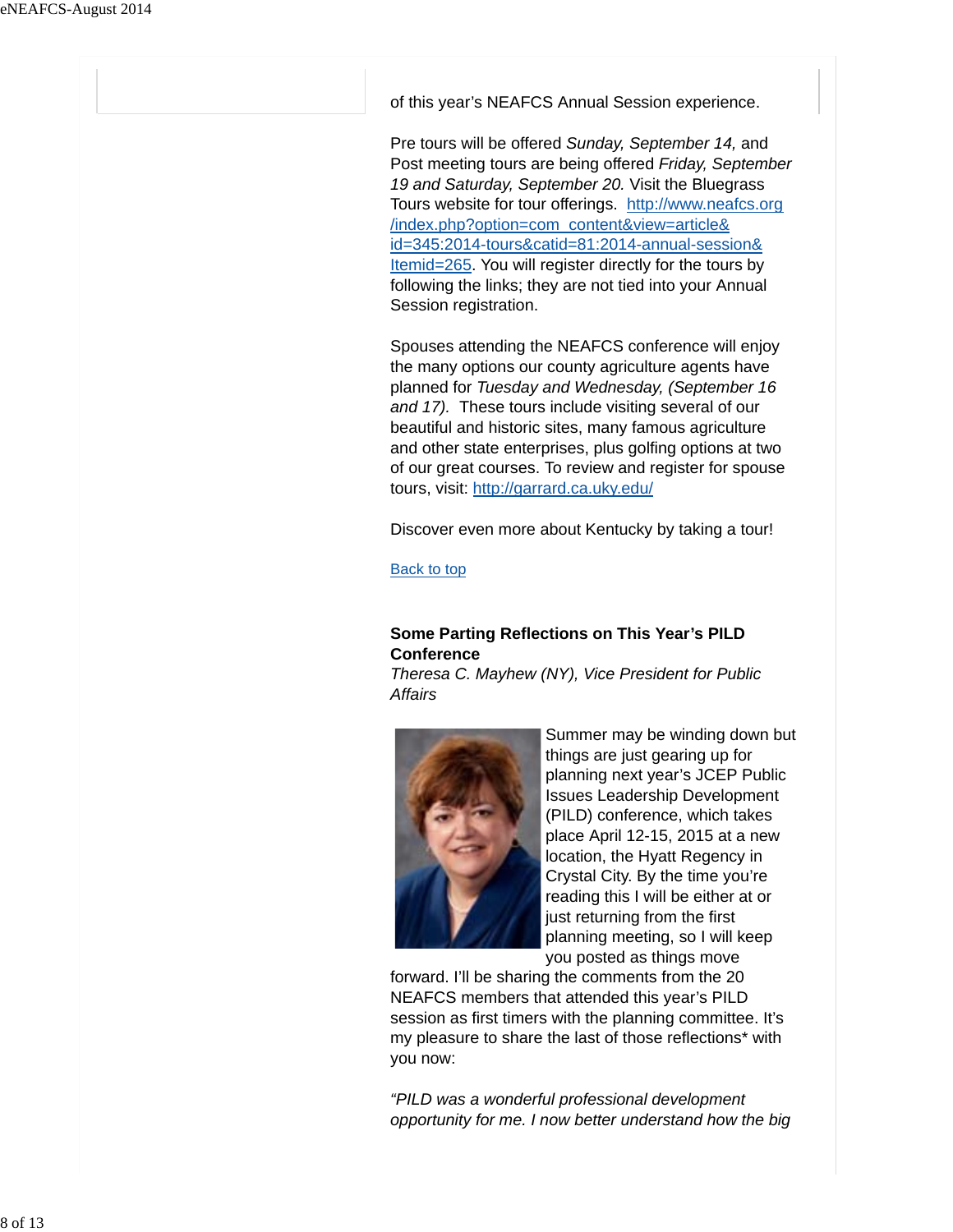*picture of the Cooperative Extension System and our government work at the federal level. The presentations and breakout sessions all contributed to a tremendous experience on Capitol Hill. Meeting with legislators and their staff was the highlight of the conference for me. It was powerful to be an advocate for University of Minnesota Extension, our programs and, specifically, my role as a food safety educator and member of NEAFCS. Thank you for the opportunity!"* ~ Kathy Brandt, University of Minnesota

"Thank you for providing PILD scholarships for NEAFCS educators. I have downloaded all the presentations and shared the one from our NIFA Program Leaders with our state membership. I was happily surprised to learn about the resources we could get and the conversations they are having on behalf of our programming needs in our states. I also sent our membership the presentation on telling our story using the 'public value' concept. By adding public value to our impact reports, I will better convey the importance to those not using our services but benefitting because we are improving lives in our communities and state." ~ Linda Floyd-Chappell, University of Arkansas

*"I found the PILD experience to be wonderful. Thank you for providing financial support to defray my expenses. I really appreciated hearing highlights about what was being included in the newly passed Farm Bill, especially the Food Insecurity Nutrition incentives. Although Extension cannot directly receive the funds, we are encouraged to be a partner. I also enjoyed hearing about Extension's rich history, but most importantly about how we need to be ready for the future. Each time I attend a JCEP conference I build a greater understanding of – and feel more connected to – NEAFCS. I appreciated all the great work of our national leadership team. Our state will get a lot of use from the NEAFCS impact statements."* ~ Cindy Evans, Kansas State University

"Thank you for helping make the PILD trip a great experience. What a wonderful opportunity to network and meet with other educators across the states. As a result, I was able to develop a working relationship with other educators of various areas of extension and beyond. Building personal networking bridges was fun and fascinating, along with helping others connect, find information and share experiences – it was beyond expectations. The session that really stood out for me was Marshall Stewart, 100 Years and Counting. As a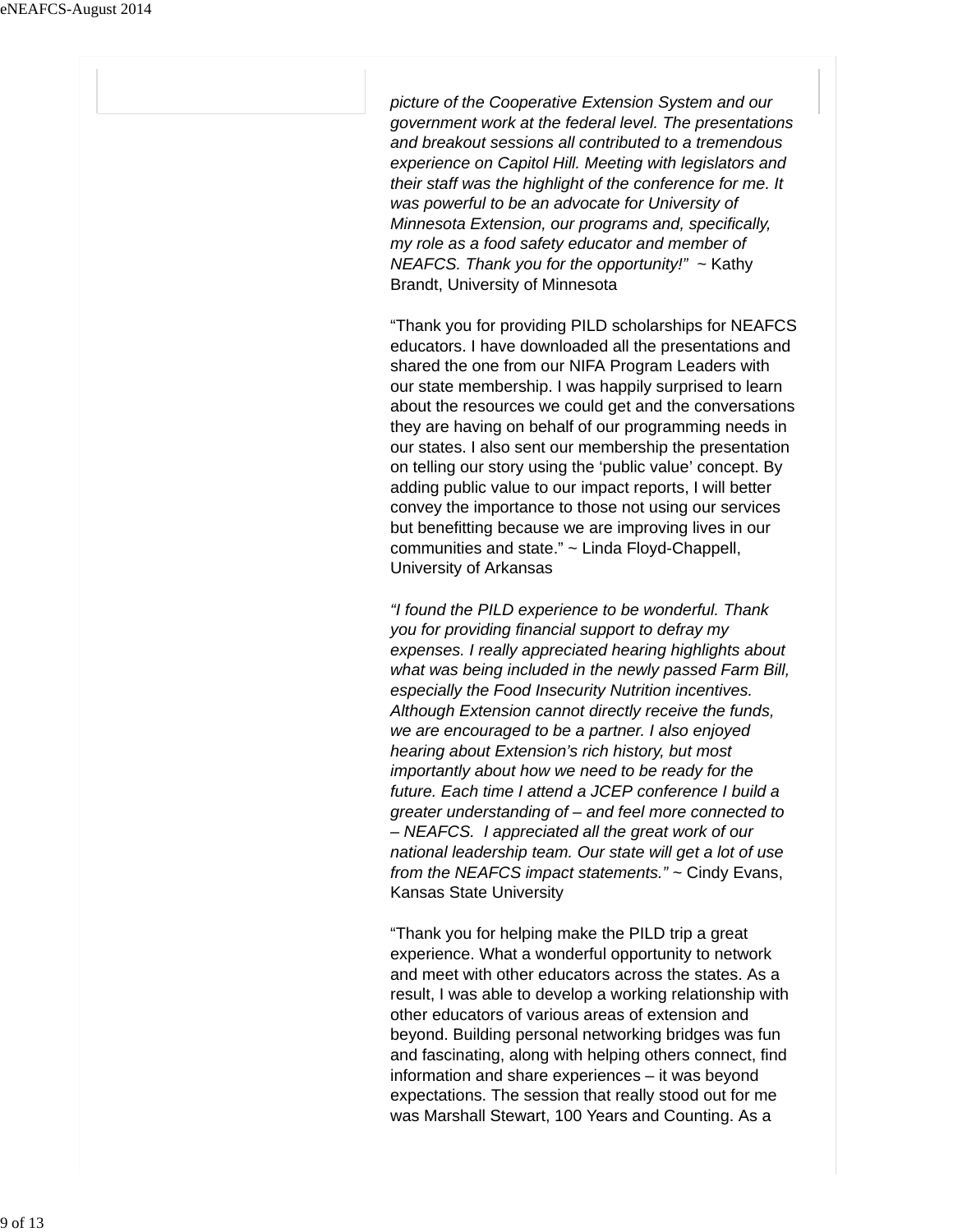leader, knowing your story or elevator speech will carry a big impact as to what we have done in the last 100 years, but the greatest impact will be when we share the amazing things we are planning for the future."  $\sim$  Pat Jones, University of Nebraska – Lincoln

*"PILD was a great venue to learn about Cooperative Extension's rich history and the revolutionary changes that it went through these past 100 years. I particularly enjoyed the sessions that addressed public issues and how to be an effective advocate versus lobbyist. The community circle concept session helped me realize the creative ways I can engage communities and be effective at program implementation by involving community volunteers and workforces. I appreciate all the hard work involved in creating the impact statements. I was most grateful to attend this conference."* ~ Dhruti Patel, University of Maryland

"This was a great opportunity for me to hear from our national program leaders and NIFA, and to gain knowledge on funding and program initiatives at the national level. I gained new program ideas by attending the breakout sessions. It was also an honor being part of the celebration of the 100<sup>th</sup> anniversary of Cooperative Extension through the Smith-Lever Act. I was able to network with colleagues from around the nation and gather ideas and insights from them. It was a wonderful opportunity to be able to go to "the hill" and meet with congressional representatives and share our great Extension work and thank them for their support. Thanks, again, for the opportunity." ~ Jennifer Stefancik, Purdue University

*\*Note: Some recipients' comments had to be edited and/or shortened due to space considerations.*

Back to top

**NEAFCS 100th Anniversary Celebration Committee** *Carol Schlitt (IL), Historian*



**Early Extension Agent – Clara** Brian

NEAFCS will mark the anniversary of the signing of the Smith-Lever Act at the Annual Session September 15—19 in Lexington, Kentucky. Family and consumer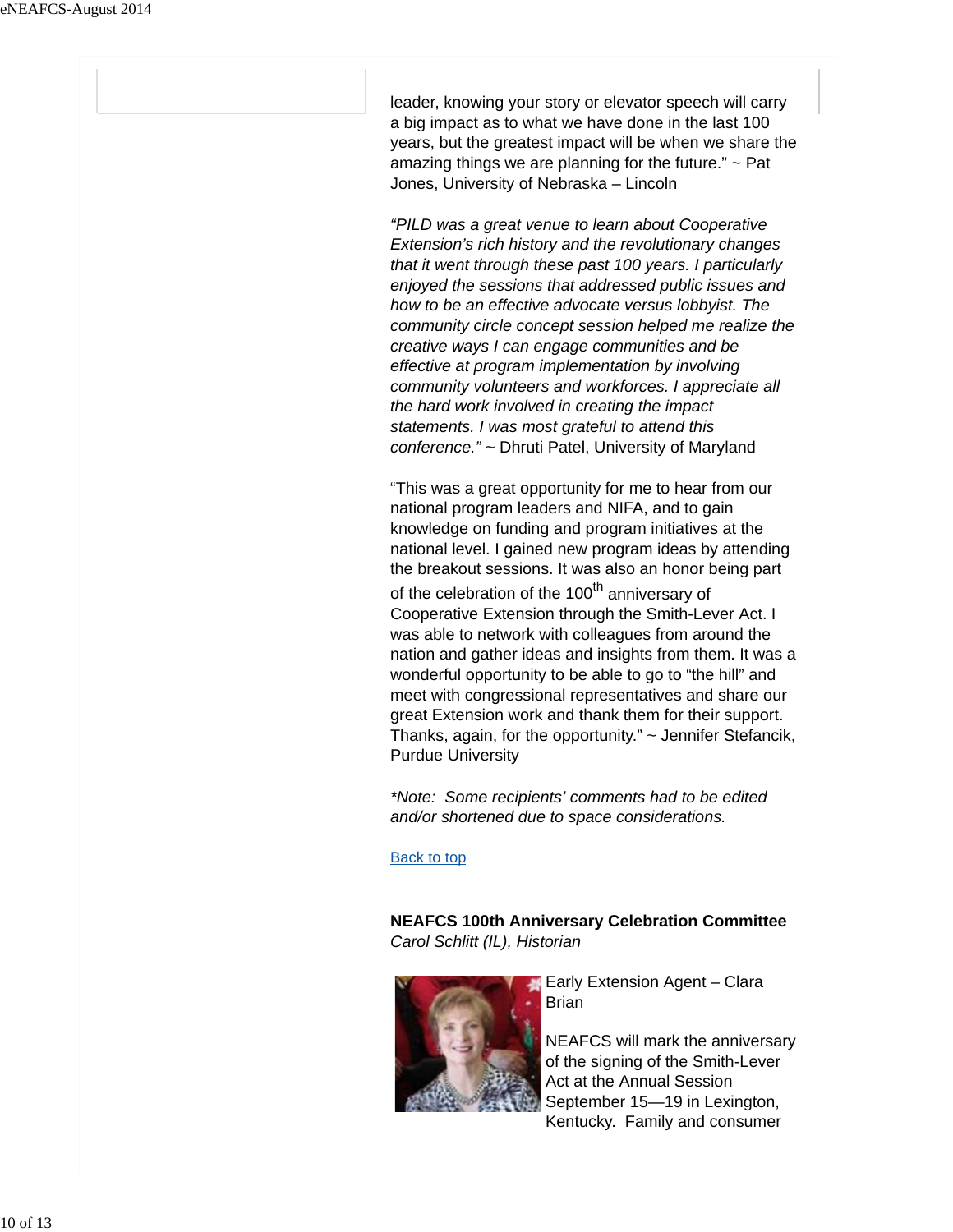science educators have been a significant part of the 100-year history of the Cooperative Extension System, and one we will highlight in this article was the  $4<sup>th</sup>$ president of NEAFCS – Clara Brian from Illinois.

Clara served as "Home Bureau" agent in McLean County from 1918-1948. As she traveled to remote parts of McLean County she carried with her a folding 3 x 4 camera which she used to document the women she served, their families, homes, schools, and other aspects of their lives. Brian impressed upon rural women the notion that they deserved some "down time" from their daily grind that they should take time for recreation, reading, and other "self -improvements." She also encouraged her members to spend more time with their children and to take a more active role in encouraging their education.

The following are several of the photo's she took which the Past Presidents of NEAFCS purchased this year to be part of the NEAFCS historical collection.



Outdoor canning – 1919



Children eating a cold lunch at school - 1920 One of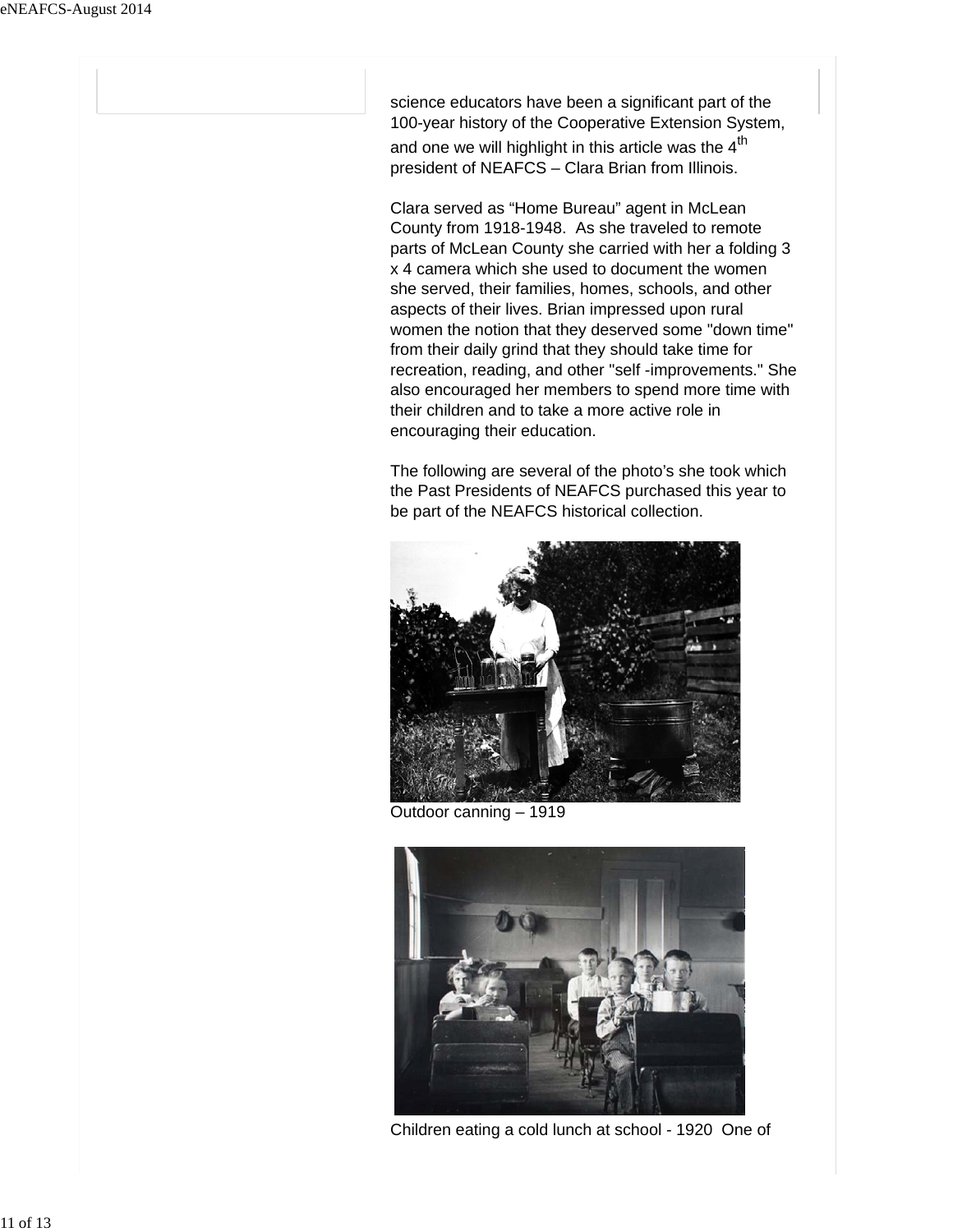Clara's big efforts was to get the local school boards to install kitchens in the country schools so the children could have at least one hot nutritious meal daily. For some of the kids it would be the only one of the day.



An early homemaker's meeting on how to care for chickens. Notice that each woman has a chicken in her lap!

Back to top

#### **Meet the Board**

*Alexandra Grenci (NJ), Eastern Region Director*



Greetings from the Garden State of New Jersey!

My name is Alexandra Grenci, but most folks call me Sandra, and I am in my final year as Eastern Region Director. I am from New Jersey, and consider myself a Jersey Girl through and through! I was born in the big city of Newark but have lived in more suburban

Somerset County (Branchburg) for the last 30 years with my husband Tom. My Extension appointment is in neighboring and equally beautiful Hunterdon County. We have two daughters in their 20s and two cats, and live in a 100-year-old home. In my leisure time I enjoy gardening, music, estate sales, and history, and I currently serve as President of our local Historical Society.